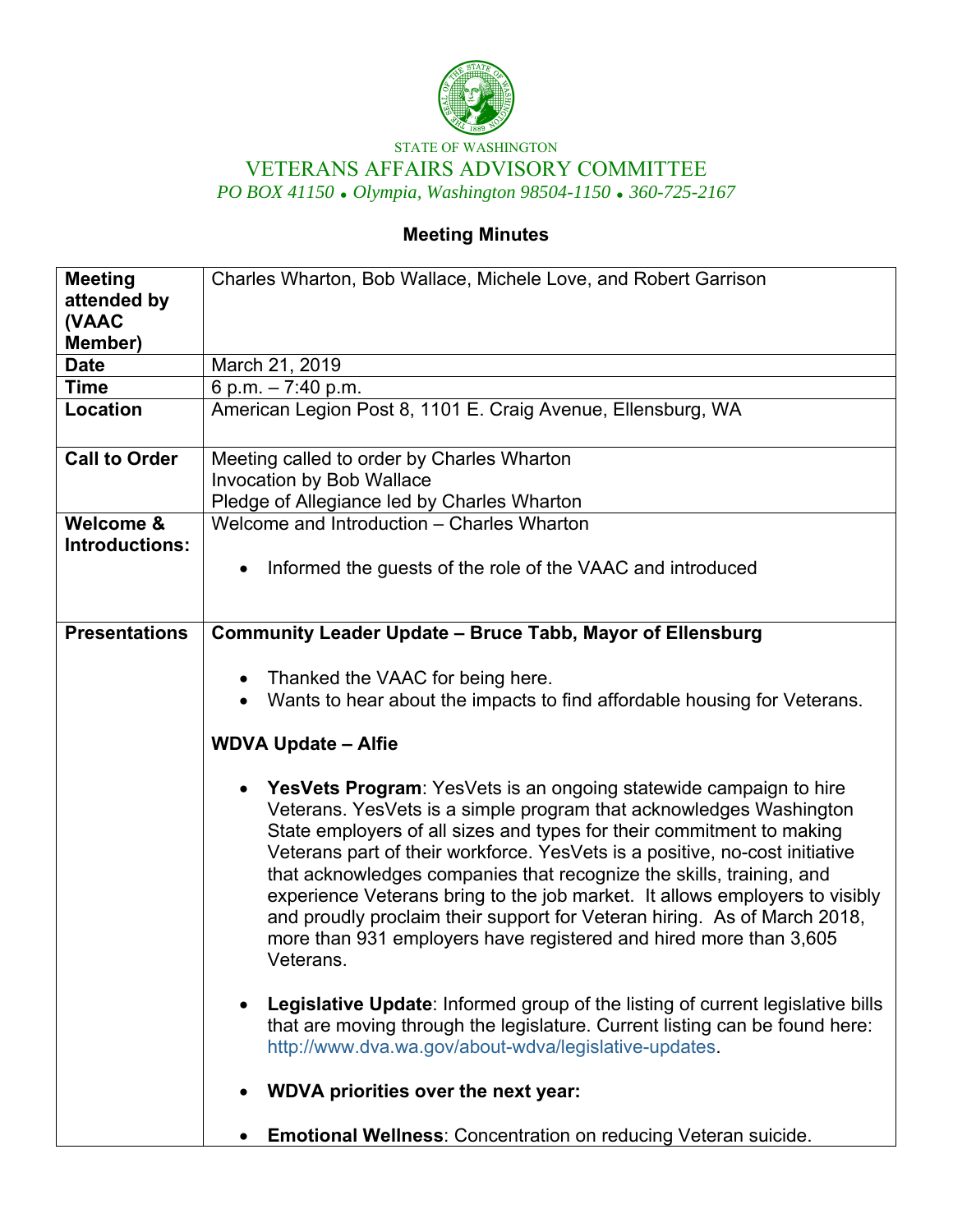|           | <b>Focus on the Homeless: Homeless numbers are dramatically increasing</b><br>in WA state due to lack of housing and housing affordability. Many older<br>vets are on a fixed income and can no longer afford to pay their rent. The<br>state has set aside half a billion dollars to combat this issue.                                                                                                                                                                                                                                                                                                                                                                                                                                                                                                                                                                                                                                                                                                                                                                                                                                                                                        |
|-----------|-------------------------------------------------------------------------------------------------------------------------------------------------------------------------------------------------------------------------------------------------------------------------------------------------------------------------------------------------------------------------------------------------------------------------------------------------------------------------------------------------------------------------------------------------------------------------------------------------------------------------------------------------------------------------------------------------------------------------------------------------------------------------------------------------------------------------------------------------------------------------------------------------------------------------------------------------------------------------------------------------------------------------------------------------------------------------------------------------------------------------------------------------------------------------------------------------|
| $\bullet$ | <b>Outreach:</b> DVA wants to connect Veterans to their benefits and are<br>currently focused on Vietnam Veterans. As a Veteran, if you, or someone<br>you know has not registered with the VA, please do so.                                                                                                                                                                                                                                                                                                                                                                                                                                                                                                                                                                                                                                                                                                                                                                                                                                                                                                                                                                                   |
| $\bullet$ | <b>Statewide Services: WDVA is focused on those living in Eastern WA. We</b><br>have recently opened our Walla Walla Veterans Home and have another<br>Eastern Washington Veterans Home located in Spokane. Our Washington<br>State Veterans Cemetery is located in Medical Lake (outside of Spokane)<br>and we are looking at creating another Veterans Cemetery in the Tri Cities<br>or Yakima area. We just opened a Veteran's Center in Spokane complete<br>with five Veteran Service Officers available to assist local area Veterans.                                                                                                                                                                                                                                                                                                                                                                                                                                                                                                                                                                                                                                                     |
| $\bullet$ | Korean War Veterans: We are looking for Korean War Veterans. If you<br>served in Korean War, you may be eligible for the Korean Ambassador for<br>Peace Medal. This commemorative medal is an expression of appreciation<br>from the Korean government to American service men and women who<br>served in the Korean War. The Ambassador for Peace Medal was first<br>presented to Veterans as a special memento for those of who returned to<br>South Korea through the 'Revisit Program'. The honor has since<br>expanded to Veterans who cannot travel long journey to Korea. The<br>Ambassador for Peace Medal and Certificate will be presented to all<br>eligible Veterans as an expression of appreciation from the Korean<br>government to American service men and women. To be eligible, Veterans<br>must have served during the Korean War from June 25, 1950 to July 27,<br>1953. It is also available for the Veterans who participated in UN<br>peacekeeping operations until the end of 1955. If you or someone you<br>know qualifies for this recognition please contact Heidi Audette, WDVA's<br>Communication Director, at 360 725-2154 or email her at<br>heidia@dva.wa.gov. |
|           | Veterans Cemetery - Rudy Lopez, DVA Cemetery Director                                                                                                                                                                                                                                                                                                                                                                                                                                                                                                                                                                                                                                                                                                                                                                                                                                                                                                                                                                                                                                                                                                                                           |
| $\bullet$ | The State Veterans Cemetery is located in Medical Lake, 3 miles west of<br>Fairchild Air Force Base and is grant funded by the VA. Our cemetery<br>conducts over 800 burials a year.                                                                                                                                                                                                                                                                                                                                                                                                                                                                                                                                                                                                                                                                                                                                                                                                                                                                                                                                                                                                            |
| $\bullet$ | This forum allows for a ten-minute presentation and ten minutes cannot<br>cover everything that is connected to the State Veterans Cemetery. If<br>anyone would like me to come to this area for an in depth presentation on<br>the Veterans Cemetery, please contact me at 509 299-6280.                                                                                                                                                                                                                                                                                                                                                                                                                                                                                                                                                                                                                                                                                                                                                                                                                                                                                                       |
|           | Veteran burial benefits are for eligible Veterans, spouses and at times<br>dependents.                                                                                                                                                                                                                                                                                                                                                                                                                                                                                                                                                                                                                                                                                                                                                                                                                                                                                                                                                                                                                                                                                                          |
|           | We need a DD214 to verify Veteran service. If a DD214 is not available,<br>we will work with you to find it by working with the VA. We need the DD                                                                                                                                                                                                                                                                                                                                                                                                                                                                                                                                                                                                                                                                                                                                                                                                                                                                                                                                                                                                                                              |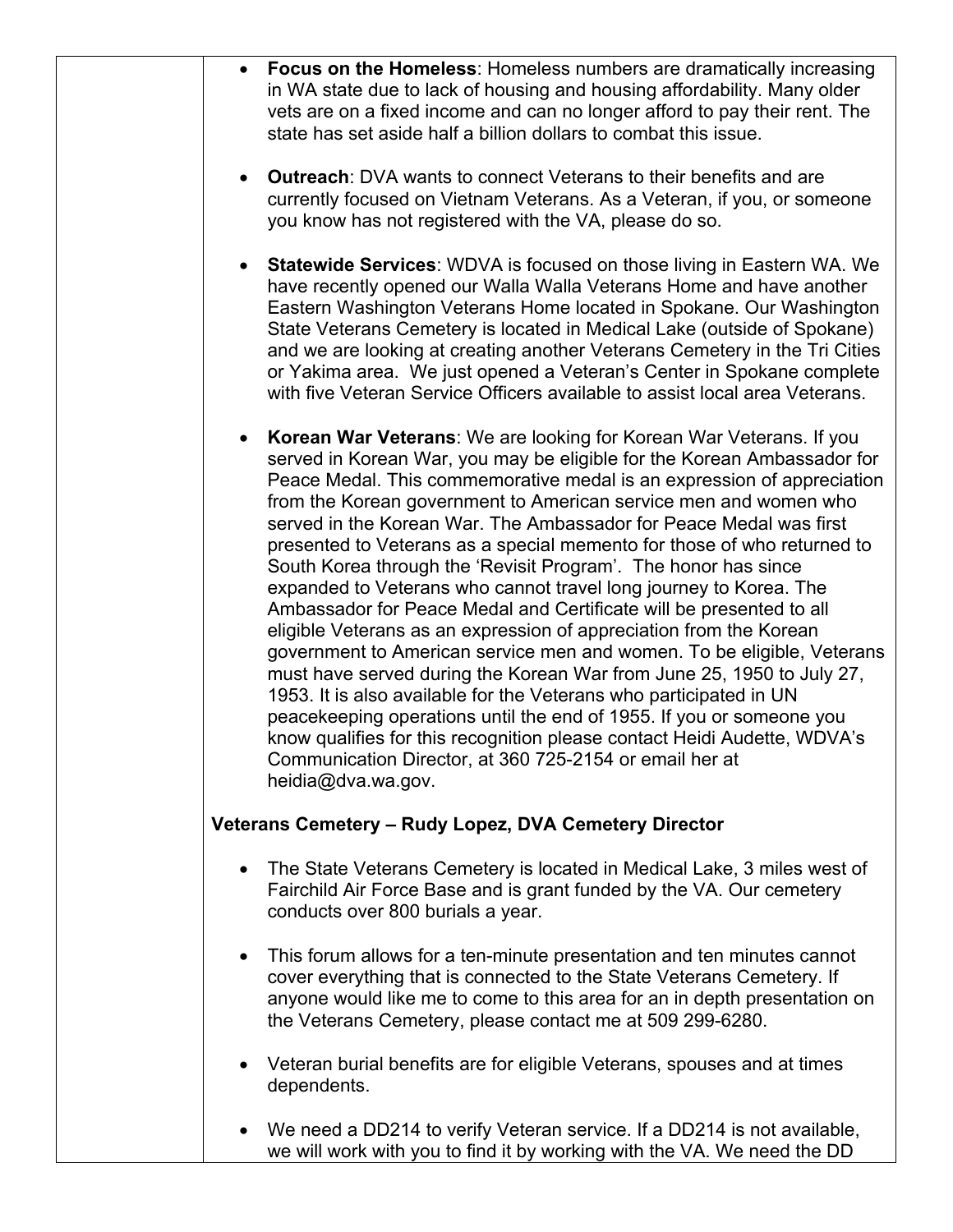| 214 to verify the character of service. Please note that Dishonorable<br>Discharged Veterans are not eligible for burial at a Veterans cemetery. In<br>addition, if the Veteran committed a capital crime (murder, prison time etc.)<br>this would disqualify them for burial at our cemetery.                                                          |
|---------------------------------------------------------------------------------------------------------------------------------------------------------------------------------------------------------------------------------------------------------------------------------------------------------------------------------------------------------|
| For those considering burial at the State Veterans Cemetery, I encourage<br>$\bullet$<br>you to pre-register for burial services. There is no commitment to the<br>cemetery when you pre-register.                                                                                                                                                      |
| Burial Benefits: For the Veteran: a plot, a vault for caskets, a headstone,<br>$\bullet$<br>and care of the grounds all at no cost. For the spouse and children: burial<br>cost is currently \$300 (costs can increase over time).                                                                                                                      |
| All Veterans should register with the VA to ensure they will qualify for burial<br>$\bullet$<br>benefits. If not registered, funds for burial may not be available.                                                                                                                                                                                     |
| One source of funding of the cemetery comes from the WA State Veteran<br>$\bullet$<br>License Plate Program: \$28 from the purchase and renewal of each plate<br>is directed to the Veterans Stewardship Account. The Veterans<br>Stewardship Account is used for activities that benefit Veterans, such as<br>maintaining the State Veterans Cemetery. |
| Peer to Peer Program - Peter Schmidt, DVA Director of Counseling and<br><b>Wellness</b>                                                                                                                                                                                                                                                                 |
| Peter Schmidt oversees the Peer to Peer program however Bryan Bales is<br>$\bullet$<br>the coordinator.                                                                                                                                                                                                                                                 |
| A Veteran Peer Corps member is a Veteran or a family member who<br>$\bullet$<br>receives training and certification and then serves a peer mentor by<br>facilitating meetings and activities.                                                                                                                                                           |
| If there is a volunteer opportunity in your area, please contact Bryan Bales<br>$\bullet$<br>at bryan.bales@dva.wa.gov or 360-725-2237 for mentoring training. There<br>is no cost for this training and spouses are eligible to receive this training.                                                                                                 |
| Behavioral Health - Peter Schmidt, DVA Director of Counseling and<br><b>Wellness</b>                                                                                                                                                                                                                                                                    |
| Personal Counseling: WDVA's counseling program was created initially to<br>$\bullet$<br>help Veterans with PTSD but over time has expanded to assist Veterans<br>and their families with other counseling needs.                                                                                                                                        |
| There is no cost to the Veteran or family member for the counseling<br>$\bullet$<br>services provided.                                                                                                                                                                                                                                                  |
| This program works well for Veterans who do not want to use Federal VA<br>services.                                                                                                                                                                                                                                                                     |
|                                                                                                                                                                                                                                                                                                                                                         |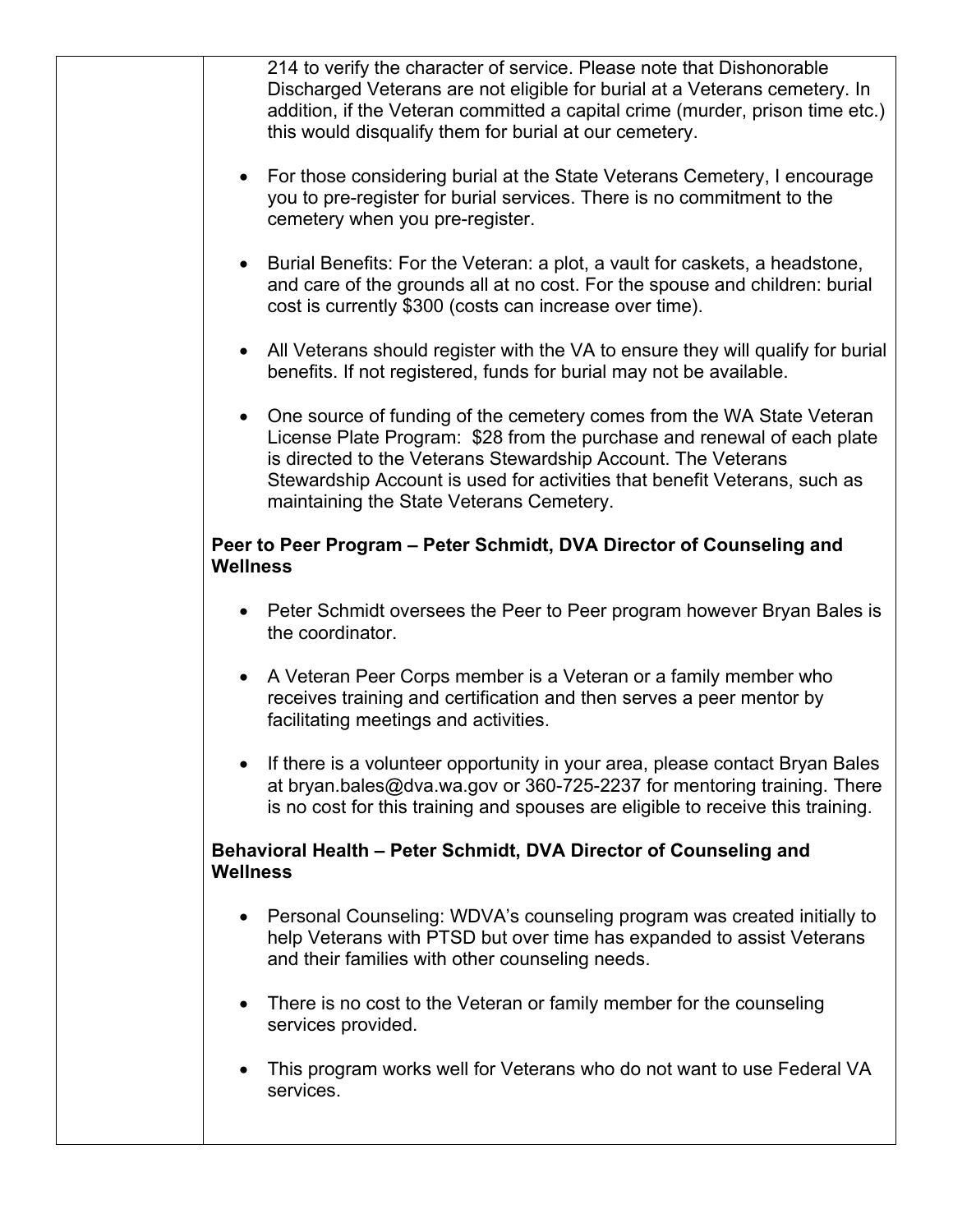| $\bullet$                                                              | There are 48 providers statewide and you can find a provider at the<br>following link:                                                                                                                                                                                                                                                                                                       |
|------------------------------------------------------------------------|----------------------------------------------------------------------------------------------------------------------------------------------------------------------------------------------------------------------------------------------------------------------------------------------------------------------------------------------------------------------------------------------|
|                                                                        | http://www.dva.wa.gov/sites/default/files/Combined%20Provider%20List%<br>202019_0.pdf                                                                                                                                                                                                                                                                                                        |
| $\bullet$                                                              | The 4 <sup>th</sup> Annual Serving Those Who Served Conference will be held in<br>Richland on July 17 and 18. Registration is free and can be done using the<br>following registration link:                                                                                                                                                                                                 |
|                                                                        | https://stws2019.eventbrite.com                                                                                                                                                                                                                                                                                                                                                              |
| Suicide Prevention & Awareness - Brett Bass, Safer Homes Suicide Aware |                                                                                                                                                                                                                                                                                                                                                                                              |
| $\bullet$                                                              | The Safer Homes Coalition came together around a common goal:<br>reducing suicide in Washington State. Partners include firearms retailers,<br>the Second Amendment Foundation and the NRA, health care and mental<br>health providers, suicide prevention experts and more. Washington's<br>legislature created the basis for the Safer Homes Coalition by passing bills<br>in 2016 & 2017. |
| $\bullet$                                                              | <b>Our Strategies:</b>                                                                                                                                                                                                                                                                                                                                                                       |
| $\bullet$                                                              | Customized trainings that ensure individuals who prescribe or sell potential<br>lethal means (commonly used in suicide) are prepared to be proactive<br>about prevention.                                                                                                                                                                                                                    |
| $\bullet$                                                              | Coupling an action oriented public safety message about locking and<br>limiting access to medications and firearms with the distribution of safe<br>storage devices.                                                                                                                                                                                                                         |
|                                                                        | Innovative suicide prevention training that creates a relevant message for<br>every single person, not just those who are currently concerned about<br>someone close who might be considering suicide.                                                                                                                                                                                       |
| $\bullet$                                                              | The suicide rate in Washington State has significantly increased; it is a<br>very serious problem.                                                                                                                                                                                                                                                                                           |
| $\bullet$                                                              | We need your help: If you have no plans over Memorial Day Weekend, the<br>largest gun show in Washington is being held in Republic. Ten to twenty<br>thousand attendees are expected. We will have a booth at this event and<br>are in dire need of volunteers to assist. Please contact Brett Bass at 206<br>221-3259 or email him at bassb@uw.edu if interested.                           |
|                                                                        | Employment - Clint Hede, Work Source Yakima                                                                                                                                                                                                                                                                                                                                                  |
| $\bullet$                                                              | Is the local Veteran representative covering three counties in the<br>Ellensburg area.                                                                                                                                                                                                                                                                                                       |
|                                                                        | Operate under the Jobs for Veterans Program. We are Veterans helping<br>Veterans.                                                                                                                                                                                                                                                                                                            |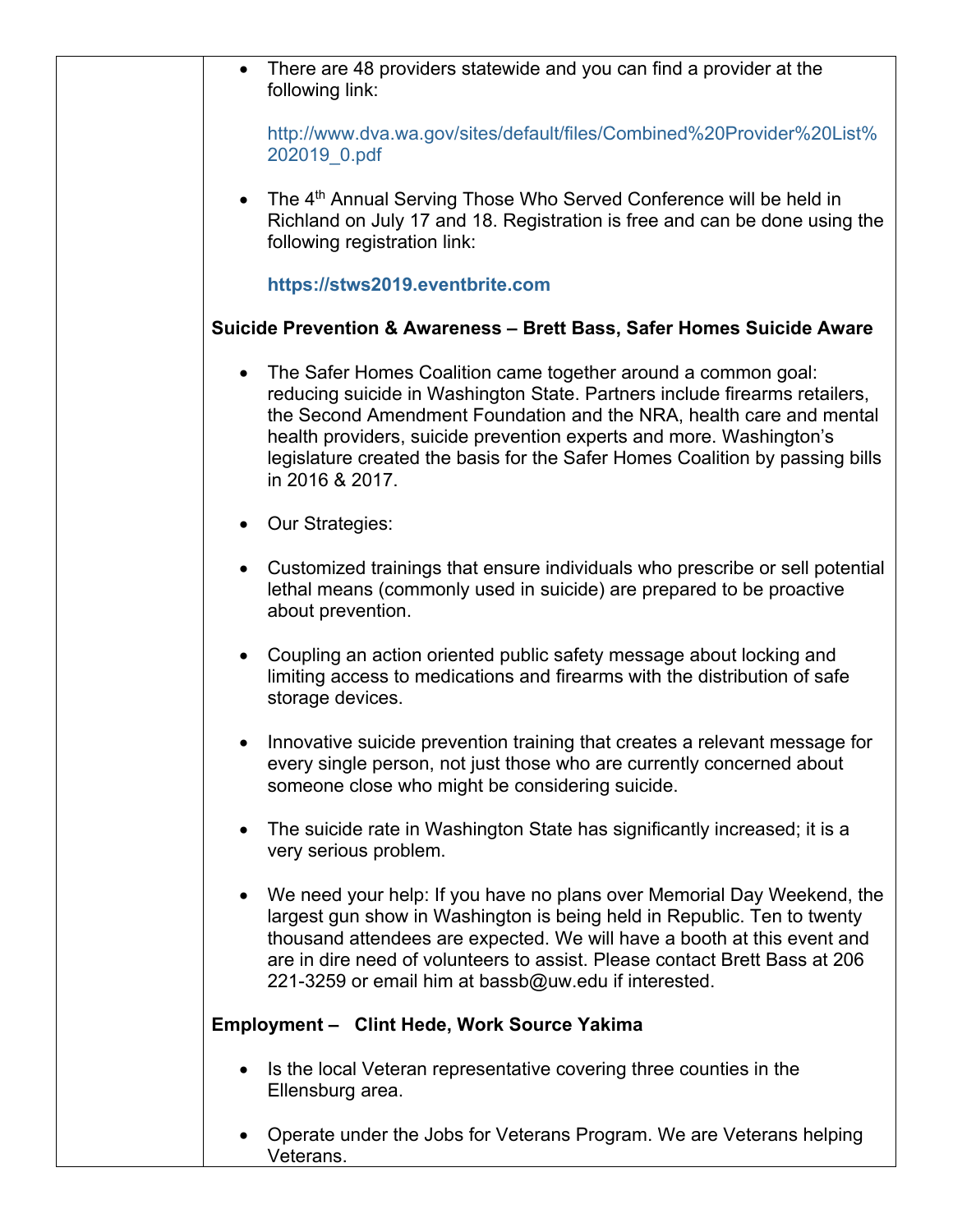|                                                                                                   | • Focus on employment training and establishing a career path for<br>transitioning Veterans and an advocate for the YesVets program.                                                                                                                                               |  |  |  |
|---------------------------------------------------------------------------------------------------|------------------------------------------------------------------------------------------------------------------------------------------------------------------------------------------------------------------------------------------------------------------------------------|--|--|--|
| $\bullet$                                                                                         | Events: Annual Veteran Stand Down: Oct 19 and Veterans Job Fair at the<br>Howard Johnson in Yakima on May 22 from 12-5.                                                                                                                                                            |  |  |  |
| <b>WDVA Veterans Services Division - Steve Gill, DVA Veteran Services</b><br><b>Administrator</b> |                                                                                                                                                                                                                                                                                    |  |  |  |
|                                                                                                   | • WDVA's Veterans Services Team provides services to Veterans and<br>families statewide.                                                                                                                                                                                           |  |  |  |
| $\bullet$                                                                                         | Have established partnerships with VFW, American Legion and other<br>Veteran organizations to have Veteran Service Officers available to assist<br>Veterans with claims and benefit eligibility.                                                                                   |  |  |  |
| $\bullet$                                                                                         | On average, Veterans receive \$1,400 per month in Veteran benefits.                                                                                                                                                                                                                |  |  |  |
| $\bullet$                                                                                         | Veterans Estate Management Program: Representative payee services<br>for Veterans who are unable to manage their own finances. This is really<br>more of a homeless prevention program with 300 Veterans statewide<br>registered with this program.                                |  |  |  |
| $\bullet$                                                                                         | Transitional Housing Program: This program has expanded due to<br>increase in lack of affordable housing. The program has grown from 60<br>beds to 100 beds on two campuses located at the Washington Soldiers<br>Home in Orting and the Washington Veterans Home in Port Orchard. |  |  |  |
| $\bullet$                                                                                         | Spokane Veterans Service Center in Spokane recently opened and there<br>are multiple Veteran Service Officers there to assist.                                                                                                                                                     |  |  |  |
|                                                                                                   | Veterans Innovation Program: Is a need based financial grant program<br>focused primarily on Post 9/11 Veterans. It is a short-term financial<br>assistance program to help them get on their feet. Work Source is also a<br>partner with this program.                            |  |  |  |
|                                                                                                   | <b>Education - Ruben Cardenas, CWU Director Veterans Center</b>                                                                                                                                                                                                                    |  |  |  |
| $\bullet$                                                                                         | The Forever GI Bill eliminates the 15 year limitation under the Post 9/11 GI<br>Bill Program.                                                                                                                                                                                      |  |  |  |
| ٠                                                                                                 | CWU students using the GI Bill receive a book stipend, tuition, and<br>housing allowance (at the E5 W without Dependents BAH R rate).                                                                                                                                              |  |  |  |
|                                                                                                   | More information on this program can be found at the following link:                                                                                                                                                                                                               |  |  |  |
|                                                                                                   | https://www.benefits.va.gov/GIBILL/FGIBSummaries.asp                                                                                                                                                                                                                               |  |  |  |

ı